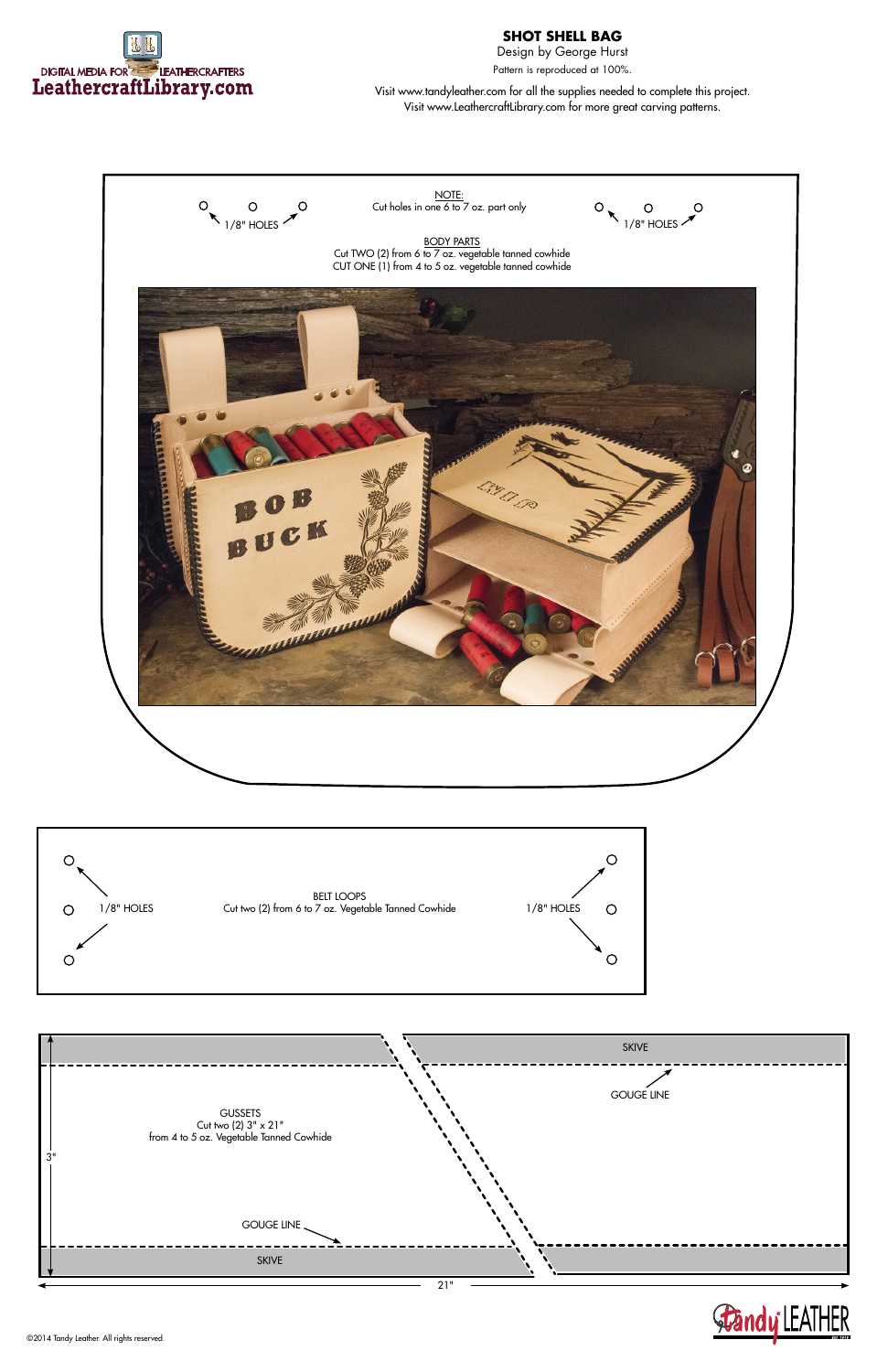EL DIGITAL MEDIA FOR LEATHERCRAFTERS

Visit www.to Visit v

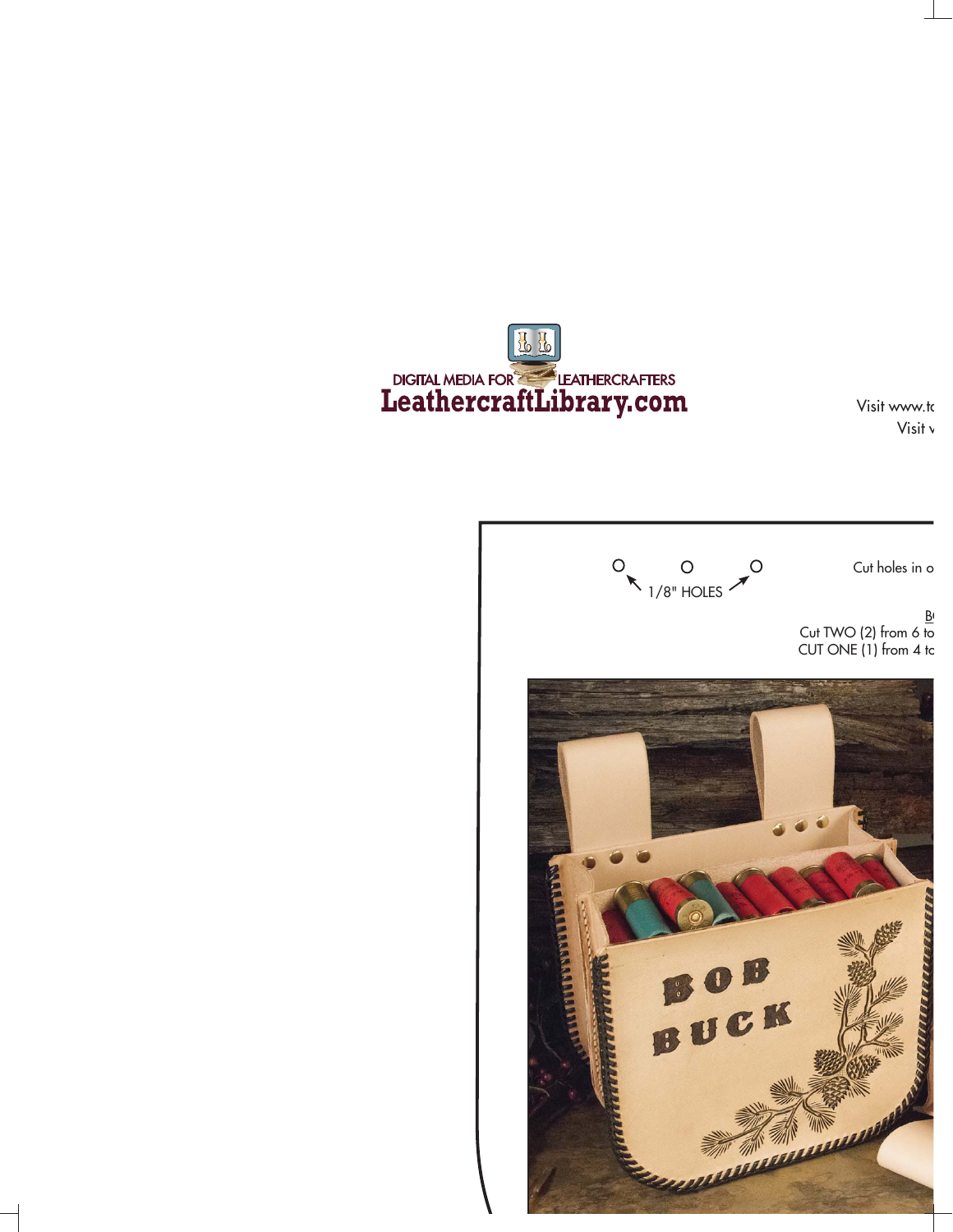## **SHOT SHELL BAG**

Design by George Hurst Pattern is reproduced at 100%.

andyleather.com for all the supplies needed to complete this project. www.LeathercraftLibrary.com for more great carving patterns.

NOTE:  $ne 6$  to  $7$  oz. part only



<u>ODY PARTS</u> o 7 oz. vegetable tanned cowhide o 5 oz. vegetable tanned cowhide

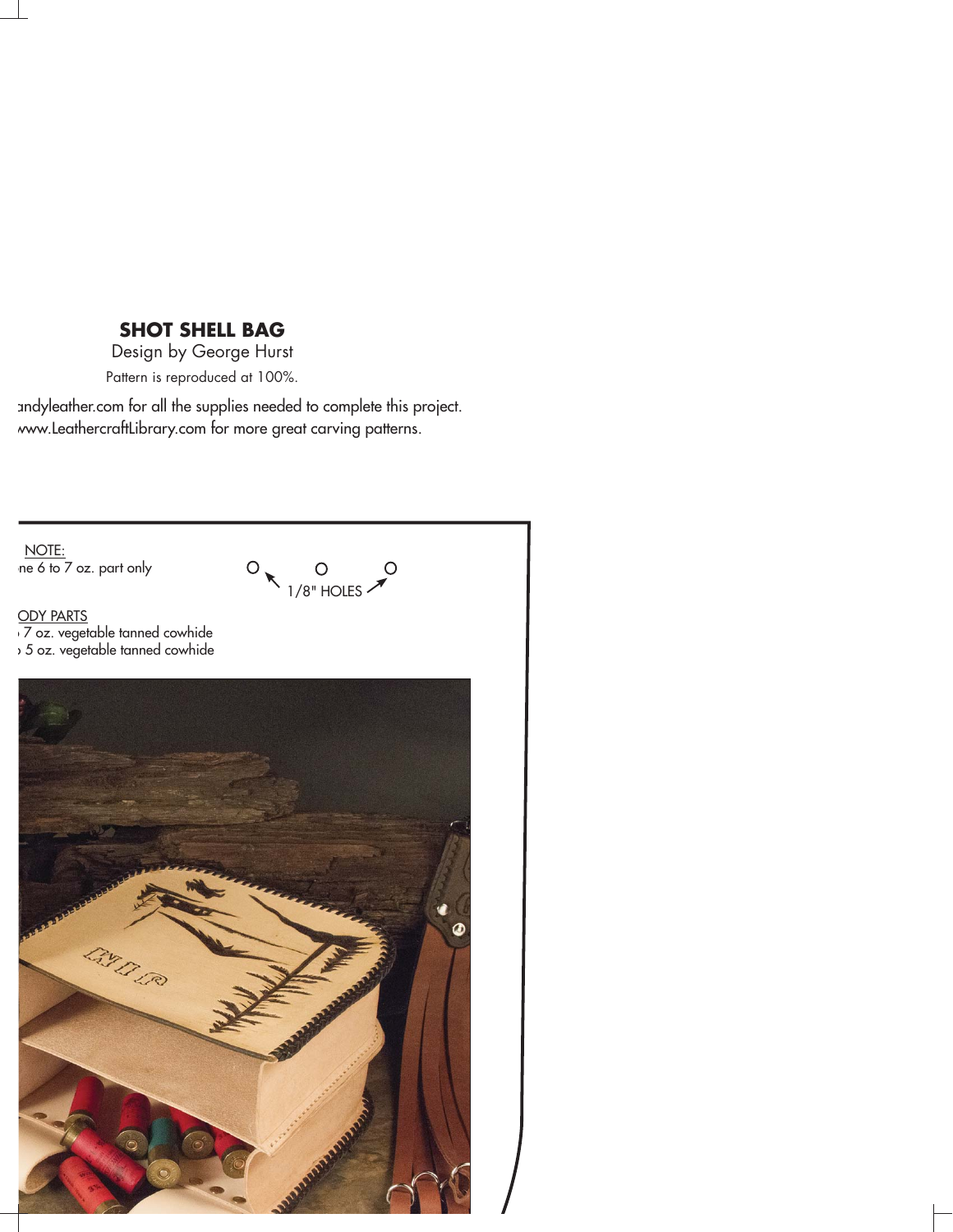



©2014 Tandy Leather. All rights reserved.